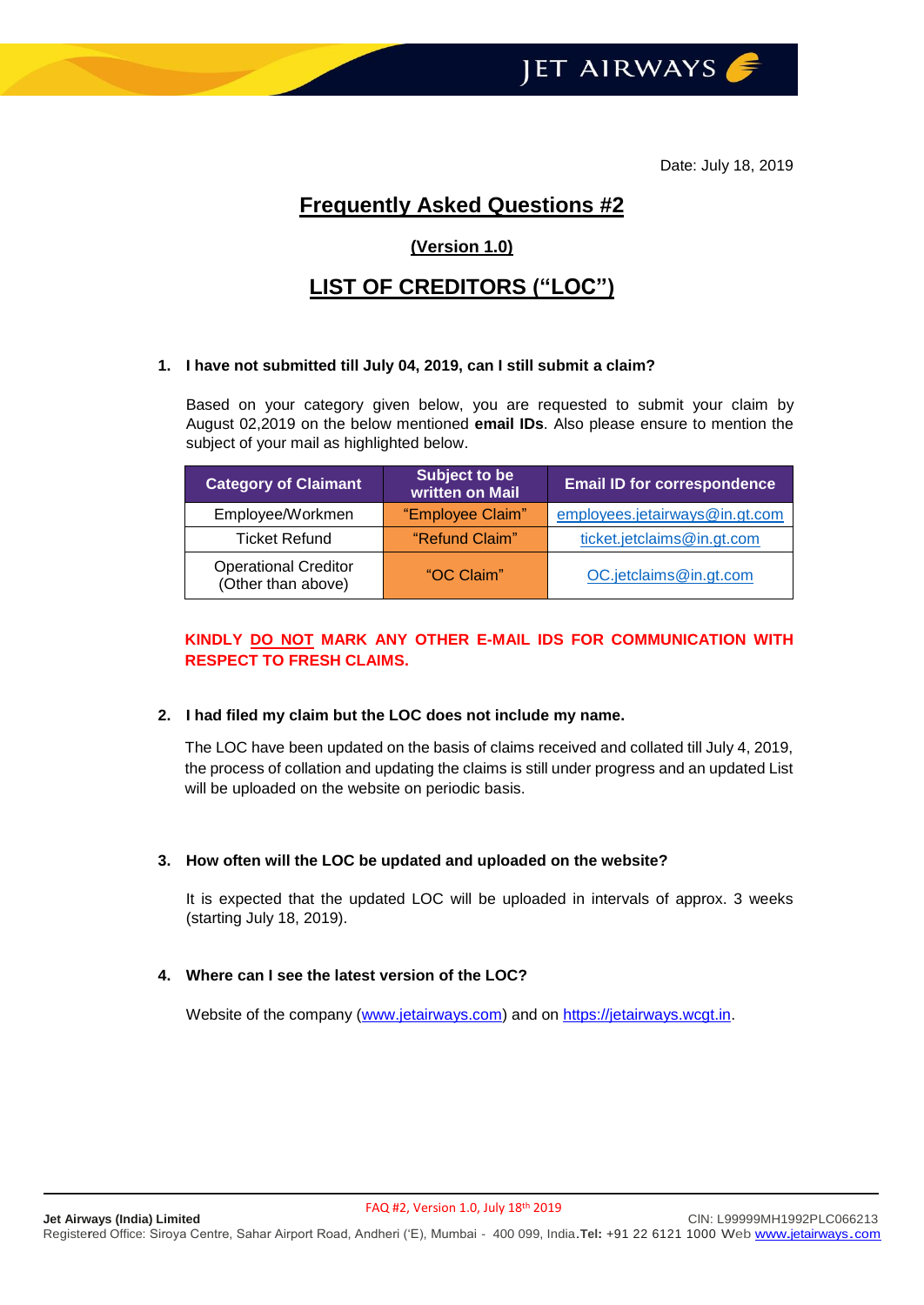#### **5. The amount admitted column shows "Under Verification". How much time will it take for my claim to be verified.**

The IRP/RP is in process of collating and verifying the claims. After verification of your claim is complete, the updated status of your claim will reflect in the updated LOC.

## **6. The amount that I claimed in the form submitted and the amount claimed shown as per the LOC against my name does not match.**

Based on your category given below, you are requested to submit your query on the below mentioned email IDs. Also please ensure to mention the subject of your mail as highlighted below.

| <b>Category of</b><br><b>Claimant</b>             | Subject to be written on<br><b>Mail</b>            | <b>Email Address for</b><br>correspondence |
|---------------------------------------------------|----------------------------------------------------|--------------------------------------------|
| Employee/Workmen                                  | "Employee/Workmen<br><b>Claim Amount Mismatch"</b> | employees.jetairways@in.gt.com             |
| <b>Ticket Refund</b>                              | "Ticket Claim Amount<br>Mismatch"                  | ticket.jetclaims@in.gt.com                 |
| <b>Operational Creditor</b><br>(Other than above) | "OC Claim Amount<br>Mismatch"                      | OC.jetclaims@in.gt.com                     |

## **KINDLY DO NOT MARK ANY OTHER E-MAIL IDS FOR COMMUNICATION WITH RESPECT TO CLAIMS MISMATCH.**

## **7. Will I receive an acknowledgement mail once my amount has been admitted?**

No individual acknowledgements will be sent for admission or status update on the claims filed by you. You may kindly refer to the LOC which shall be updated periodically (See Question 3 above)

## **8. My claim is admitted as shown in the LOC, when can I expect my money?**

The claims submitted by the creditors, including employees and workmen (as per the LOC), will be paid as per the terms of approved resolution plan and in accordance with Insolvency and Bankruptcy Code,2016 and other applicable laws.

**9. I am an employee/workman of Jet Airways (India) Limited who had filed a claim individually under Form D as well through an authorized representative, which amount has been considered for the purpose of my claim.**

The amount claimed by an individual in its Form D shall be considered as the amount claimed.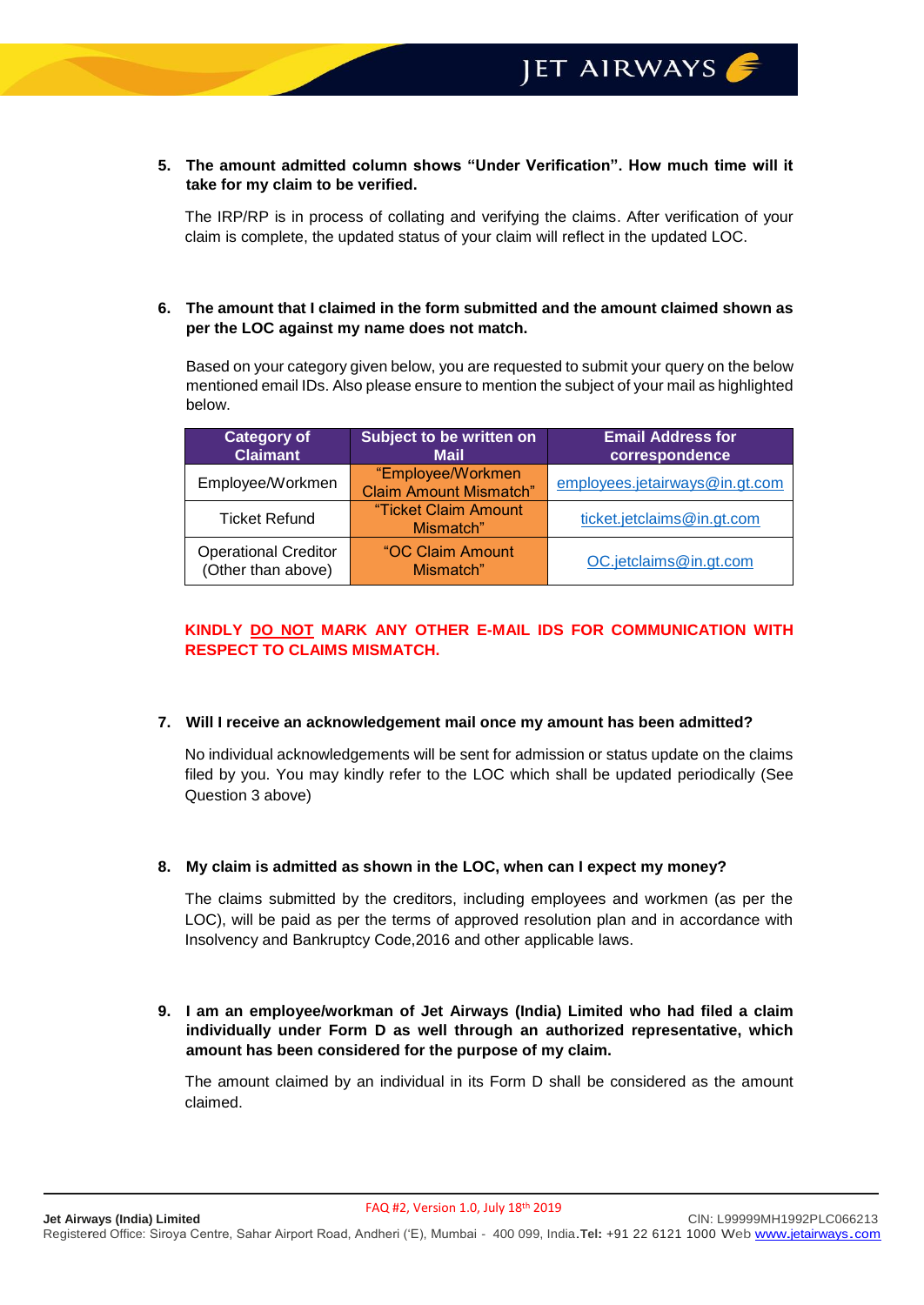## **10. I am an employee/workman of Jet Airways (India) Limited who had filed my claim as an individual in Form D, however my name appears in the Claims filed by Authorised Representative category.**

In cases an employee/workman has individually filed his claim in Form D and also a claim has been filed through the authorized representative, such duplicate claims shall be identified and updated in the next LOC to be issued by the IRP/RP.

## **11. My name appears multiple times in the LOC, which one is mine?**

The IRP/RP is in process of linking the employee ID against respective claims. The same will be updated in the subsequent versions of the LOC.

## **12. I have submitted multiple claims (hardcopy/Email/claims portal), why is my name appearing only once?**

In accordance with the provisions of the IBC Code and Regulations, a creditor is required to submit only one claim form against his dues as on CIRP commencement date i.e. 20 June, 2019. The latest claim submitted by you will be considered in the LOC.

## **13. I am employee/workman of Jet Airways (India) Limited, my claim was supposed to be filed by authorised representative under Form E but my name does not appear in the LOC**

Refer Reply Question12

## **14. I had filed my claim in a currency other than Indian Rupees(INR), on what basis has the amount been converted to INR in the LOC.**

An annexure has been provided in the LOC stating the conversion rates which have been used.

## **15. My dues are against the wholly owned subsidiaries of Jet Airways (India) Limited (such as Jetlite (India) Limited) and since these subsidiaries are not operating, I had filed a claim on Jet Airways (India) Limited. Will my claim be admitted?**

The CIRP process of only Jet Airways (India) Limited has been initiated, the wholly owned subsidiaries being a separate legal entity is outside the purview of the process and hence only the claims pertaining to Jet Airways (India) Limited shall be considered.